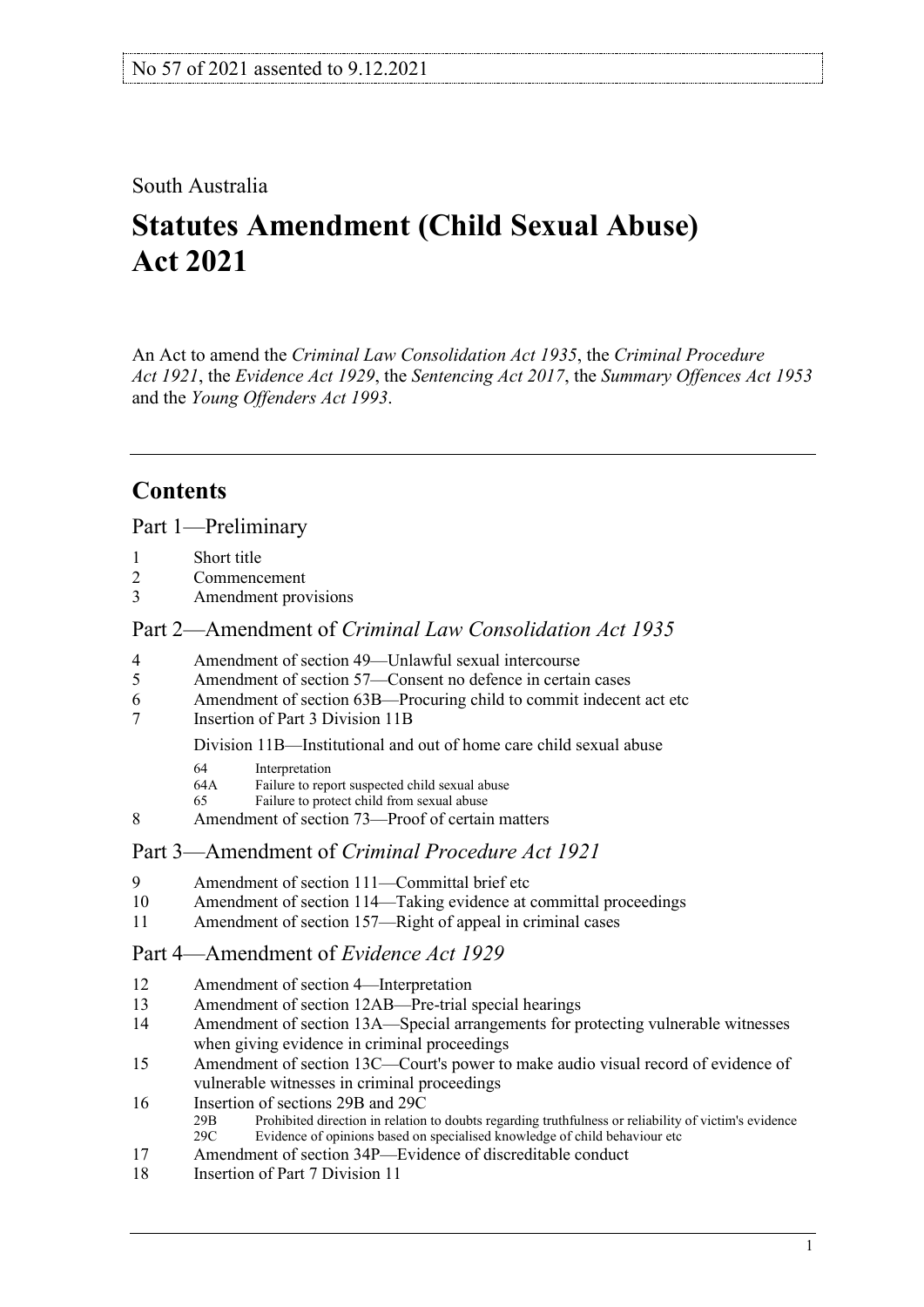Division 11—Religious confession

67K No confessional privilege in child sexual abuse matters

#### Part [5—Amendment of](#page-10-2) *Sentencing Act 2017*

- 19 [Amendment of section 26—Sentencing for multiple offences](#page-10-3)<br>20 Amendment of heading to Part 3 Division 6
- 20 [Amendment of heading to Part 3 Division 6](#page-10-4)<br>21 Substitution of section 68
- [Substitution of section 68](#page-11-0)<br>68 Septencing standard
	- Sentencing standards for offences involving child sexual abuse

### Part 6—Amendment of *[Summary Offences Act](#page-11-1) 1953*

22 [Amendment of section 74EA—Application and interpretation](#page-11-2)

#### Part 7—Amendment of *[Young Offenders Act](#page-11-3) 1993*

23 [Insertion of section 19A](#page-11-4)<br>19A Proceedings for ch Proceedings for child sexual offences

### <span id="page-1-0"></span>**The Parliament of South Australia enacts as follows:**

# **Part 1—Preliminary**

#### <span id="page-1-1"></span>**1—Short title**

This Act may be cited as the *Statutes Amendment (Child Sexual Abuse) Act 2021*.

#### <span id="page-1-2"></span>**2—Commencement**

This Act comes into operation on a day to be fixed by proclamation.

#### <span id="page-1-3"></span>**3—Amendment provisions**

In this Act, a provision under a heading referring to the amendment of a specified Act amends the Act so specified.

# <span id="page-1-4"></span>**Part 2—Amendment of** *Criminal Law Consolidation Act 1935*

#### <span id="page-1-5"></span>**4—Amendment of section 49—Unlawful sexual intercourse**

Section 49—after subsection (5) insert:

- (5a) It is a defence to a charge under subsection (5) if the accused was a person of a class described in subsection (9)(c) and proves that—
	- (a) the person with whom the accused is alleged to have had sexual intercourse was, on the date on which the offence is alleged to have been committed, of or above the age of 17 years; and
	- (b) the accused—
		- (i) was, on the date on which the offence is alleged to have been committed, under the age of 18 years; or
		- (ii) believed on reasonable grounds that the person with whom the accused is alleged to have had sexual intercourse was of or above the age of 18 years.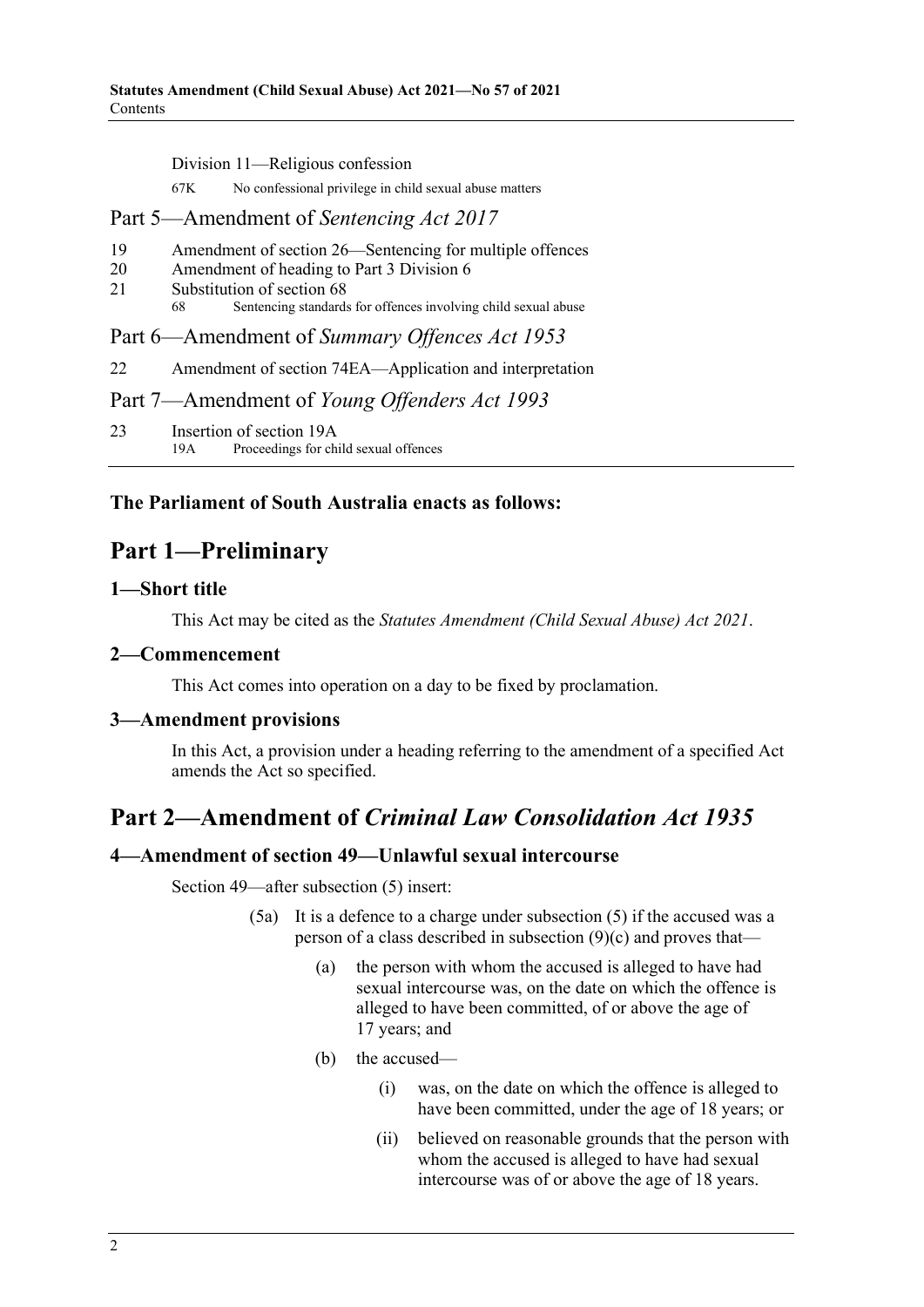#### <span id="page-2-0"></span>**5—Amendment of section 57—Consent no defence in certain cases**

(1) Section 57(1)—delete "A person" and substitute:

Subject to subsection (1a), a person

- (2) Section 57—after subsection (1) insert:
	- (1a) Despite subsection (1), the alleged victim's consent will be a defence to a charge of indecent assault if the accused was a person of a class described in subsection (4)(c) in relation to the alleged victim and proves that—
		- (a) the alleged victim was, on the day on which the offence is alleged to have occurred, of or above the age of 17 years; and
		- (b) the accused—
			- (i) was, on that day, under the age of 18 years; or
			- (ii) believed on reasonable grounds that the alleged victim was, on that day, of or above the age of 18 years.

#### <span id="page-2-1"></span>**6—Amendment of section 63B—Procuring child to commit indecent act etc**

Section 63B—after subsection (4) insert:

- (4a) It is a defence to a charge under subsection  $(1)(a)$ ,  $(1)(b)(i)$  or  $(3)$  if the defendant was a person of a class described in subsection  $(6)(c)$ in relation to the child and proves that—
	- (a) the child was, on the date on which the offence is alleged to have been committed, of or above the age of 17 years; and
	- (b) the defendant—
		- (i) was, on the date on which the offence is alleged to have been committed, under the age of 18 years; or
		- (ii) believed on reasonable grounds that the child was of or above the age of 18 years.

#### <span id="page-2-2"></span>**7—Insertion of Part 3 Division 11B**

After section 63D insert:

### **Division 11B—Institutional and out of home care child sexual abuse**

#### **64—Interpretation**

In this Division—

*adult* means a person who is not a child;

*child* means a person under 18 years of age;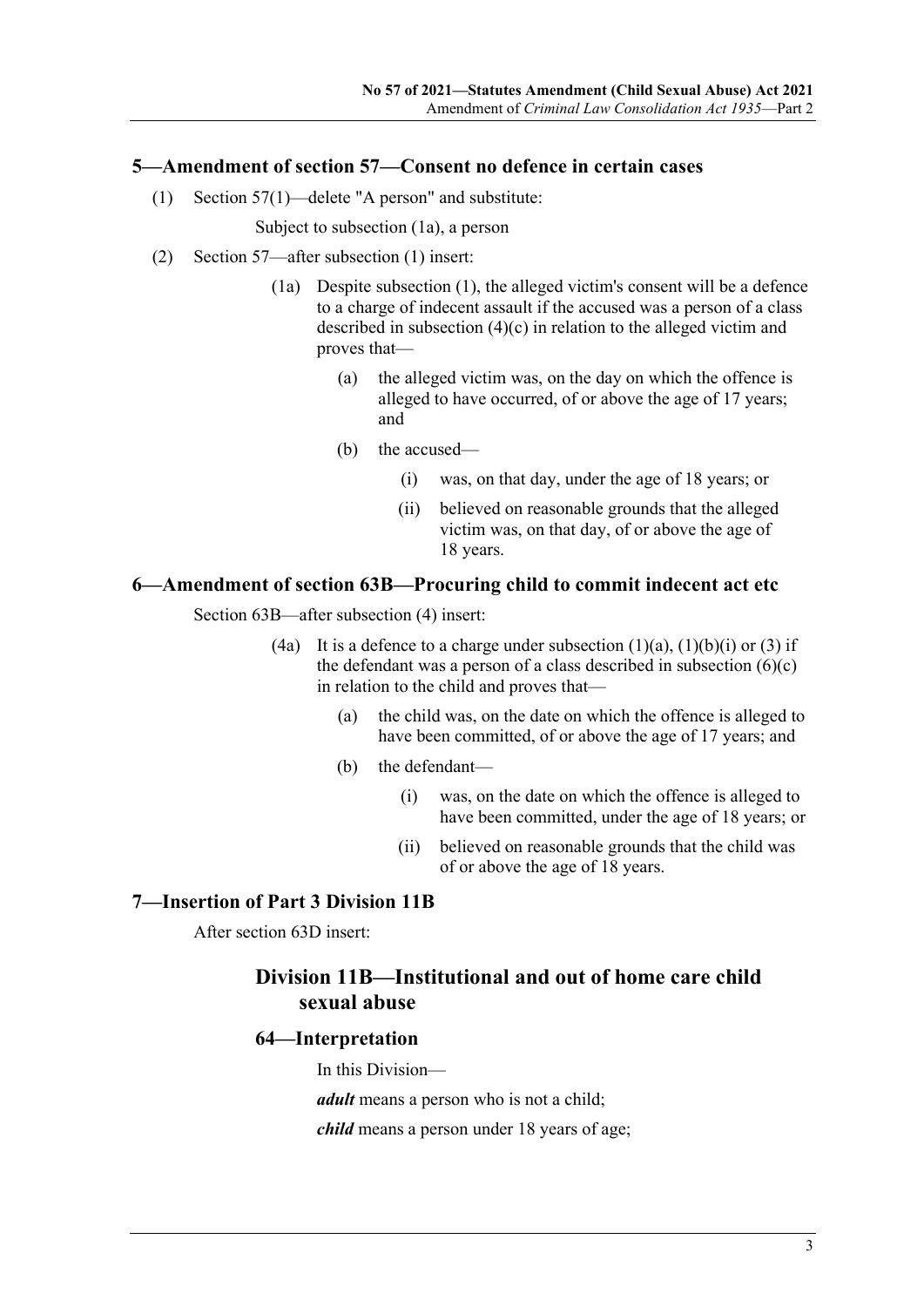#### *institution* means—

- (a) an entity (whether private or public) that operates facilities or provides services to children who are in the care, or under the supervision or control, of the institution and includes (without limitation) medical and religious institutions and any services or functions provided by persons as part of the duties of a medical practitioner or of a religious or spiritual vocation; or
- (b) an entity of a class prescribed by the regulations;

#### *out of home care* means—

- (a) care provided to a child where—
	- (i) the child is under the guardianship or custody of the Chief Executive under the *[Children and Young](http://www.legislation.sa.gov.au/index.aspx?action=legref&type=act&legtitle=Children%20and%20Young%20People%20(Safety)%20Act%202017)  [People \(Safety\) Act](http://www.legislation.sa.gov.au/index.aspx?action=legref&type=act&legtitle=Children%20and%20Young%20People%20(Safety)%20Act%202017) 2017*; and
	- (ii) the care is provided by a person with whom the child is placed pursuant to section 84 of that Act; and
	- (iii) the care is provided on a residential basis in premises other than the child's home; and
	- (iv) the provider of the care receives, or may receive, payment, or financial or other assistance, in relation to the care provided; or
- (b) any other care of a kind declared by the regulations to be included in the ambit of this definition;

*prescribed person* means an adult who—

- (a) is an employee of an institution, including a person who—
	- (i) is a self-employed person who constitutes, or who carries out work for, an institution; or
	- (ii) carries out work for an institution under a contract for services; or
	- (iii) carries out work as a minister of religion or as part of the duties of a religious or spiritual vocation; or
	- (iv) undertakes practical training with an institution as part of an educational or vocational course; or
	- (v) carries out work as a volunteer for an institution; or
	- (vi) is of a class prescribed by the regulations; or
- (b) provides out of home care;

*sexual abuse* of a child includes any unlawful conduct of a sexual nature committed to, or in relation to, a child.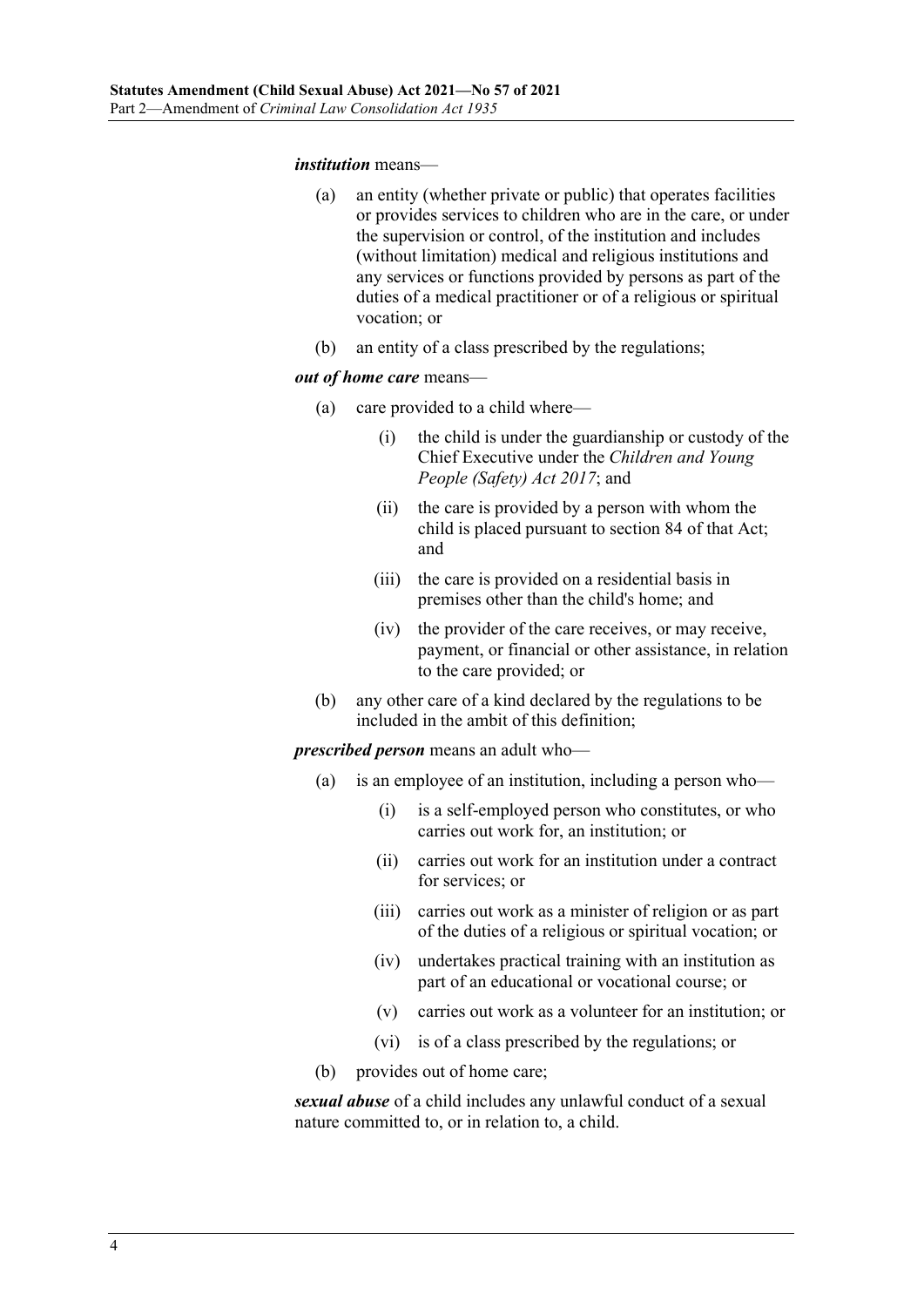#### <span id="page-4-0"></span>**64A—Failure to report suspected child sexual abuse**

- (1) A prescribed person is guilty of an offence if the person knows, suspects or should have suspected that another person (the *abuser*)—
	- (a) has previously engaged in the sexual abuse of a child while an employee of the institution or, if the prescribed person provides out of home care, while also providing out of home care, and—
		- (i) the child is still under the age of 18 years; or
		- (ii) the abuser is still an employee of the institution or another institution or still provides out of home care; or
		- (iii) the sexual abuse occurred during the preceding 10 year period; or
	- (b) is an employee of the institution or, if the prescribed person provides out of home care, is providing out of home care, and is engaging, or is likely to engage, in the sexual abuse of a child,

and the prescribed person refuses or fails to report that to the police. Maximum penalty: Imprisonment for 3 years.

- (2) For the purposes of [subsection](#page-4-0) (1), a defendant should have suspected that another person has engaged, is engaging or is likely to engage in sexual abuse of a child if a reasonable person in the defendant's circumstances would have held the relevant suspicion and the defendant's failure to hold that suspicion, if judged by the standard appropriate to a reasonable person in the defendant's position, amounts to criminal negligence.
- (3) A prescribed person may be guilty of an offence under this section in respect of any knowledge, suspicion, or circumstances in which they should have held a suspicion, occurring before the commencement of this section, but in such a case the person will not be guilty of the offence unless—
	- (a) the relevant child is still under the age of 18 years and is still in the care, or under the supervision or control, of the institution or is still in out of home care; or
	- (b) the abuser is still an employee of the institution or another institution or still provides out of home care.
- (4) It is a defence to a charge of an offence under this section if the defendant had a reasonable excuse for the refusal or failure to report.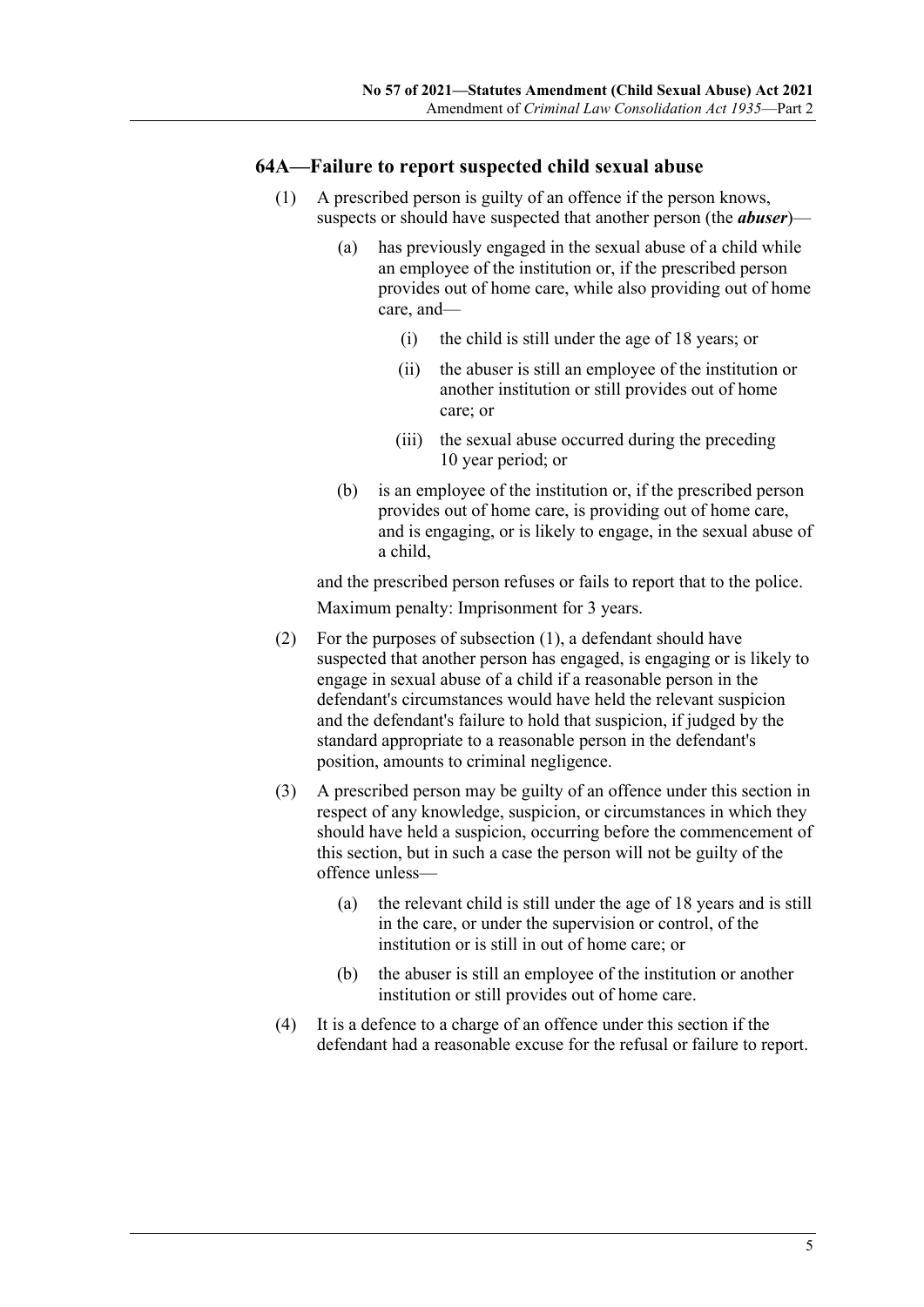- (5) Without limiting the circumstances in which a person might be found to have had a reasonable excuse for a refusal or failure to report, a person will be taken to have had a reasonable excuse if the person refused or failed to report the matter to the police because the person believed on reasonable grounds that the matter had already been reported to the police or had been reported under Chapter 5 Part 1 of the *[Children and Young People \(Safety\) Act](http://www.legislation.sa.gov.au/index.aspx?action=legref&type=act&legtitle=Children%20and%20Young%20People%20(Safety)%20Act%202017) 2017*.
- (6) If a prescribed person reports a matter to the police, in good faith, believing that the report was required under this section—
	- (a) no civil or criminal liability lies against the person for making the report; and
	- (b) the person cannot be held to have breached any code of professional etiquette or ethics, or to have departed from any acceptable form of professional conduct, for making the report.
- (7) Sections 163 (other than section 163(1)(ab)) and 165 of the *[Children](http://www.legislation.sa.gov.au/index.aspx?action=legref&type=act&legtitle=Children%20and%20Young%20People%20(Safety)%20Act%202017)  [and Young People \(Safety\) Act](http://www.legislation.sa.gov.au/index.aspx?action=legref&type=act&legtitle=Children%20and%20Young%20People%20(Safety)%20Act%202017) 2017* apply in relation to a prescribed person who reports a matter to the police under this section as if they had provided the information under Chapter 5 Part 1 of that Act.

### **65—Failure to protect child from sexual abuse**

- (1) A prescribed person is guilty of an offence if—
	- (a) the prescribed person knows that there is a substantial risk that another person (the *abuser*) who is also an employee of the institution or, if the prescribed person provides out of home care, who is also a provider of out of home care, will engage in the sexual abuse of a child—
		- (i) who is under 17 years of age; or
		- (ii) in relation to whom the abuser is in a position of authority; and
	- (b) the prescribed person has the power or responsibility to reduce or remove that risk but negligently fails to do so.

Maximum penalty: Imprisonment for 15 years.

- (2) For the avoidance of doubt, it is not necessary for the prosecution to prove that sexual abuse of a child occurred to make out an offence against this section.
- (3) For the purposes of this section, a person is in *a position of authority* in relation to a person under the age of 18 years (the *child*) if—
	- (a) the person is a teacher and the child is a pupil of the teacher or of a school at which the teacher works; or
	- (b) the person is a parent, step-parent, guardian or foster parent of the child or the de facto partner or domestic partner of a parent, step-parent, guardian or foster parent of the child; or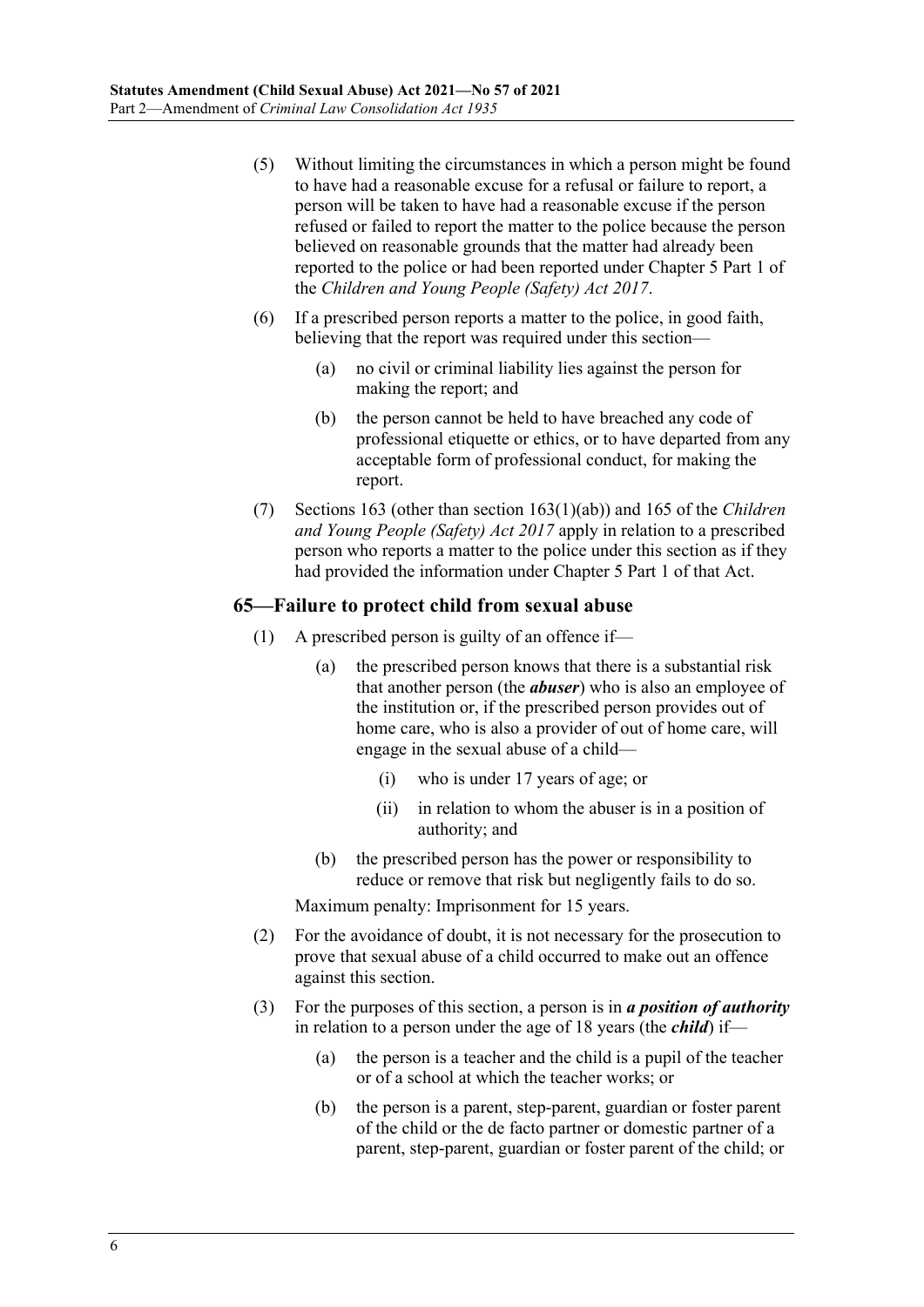- (c) the person provides religious, sporting, musical or other instruction to the child; or
- (d) the person is a religious official or spiritual leader (however described and including lay members and whether paid or unpaid) in a religious or spiritual group attended by the child; or
- (e) the person is a health professional or social worker providing professional services to the child; or
- (f) the person is responsible for the care of the child and the child has a cognitive impairment; or
- (g) the person is employed or providing services in a correctional institution (within the meaning of the *[Correctional Services Act](http://www.legislation.sa.gov.au/index.aspx?action=legref&type=act&legtitle=Correctional%20Services%20Act%201982) 1982*) or a training centre (within the meaning of the *[Young Offenders Act](http://www.legislation.sa.gov.au/index.aspx?action=legref&type=act&legtitle=Young%20Offenders%20Act%201993) 1993*), or is a person engaged in the administration of those Acts, acting in the course of the person's duties in relation to the child; or
- (h) the person is employed or providing services in a licensed children's residential facility (within the meaning of the *[Children and Young People \(Safety\) Act](http://www.legislation.sa.gov.au/index.aspx?action=legref&type=act&legtitle=Children%20and%20Young%20People%20(Safety)%20Act%202017) 2017*), or a residential care facility or other facility established under section 36 of the *[Family and Community Services Act](http://www.legislation.sa.gov.au/index.aspx?action=legref&type=act&legtitle=Family%20and%20Community%20Services%20Act%201972) 1972*, or is a person engaged in the administration of those Acts, acting in the course of the person's duties in relation to the child; or
- (i) the person is an employer of the child or other person who has the authority to determine significant aspects of the child's terms and conditions of employment or to terminate the child's employment (whether the child is being paid in respect of that employment or is working in a voluntary capacity).

#### <span id="page-6-0"></span>**8—Amendment of section 73—Proof of certain matters**

Section 73—after subsection (2) insert:

(2a) Subsection (2) applies to proceedings for an offence regardless of whether the offence was allegedly committed before or after the commencement of that subsection.

# <span id="page-6-1"></span>**Part 3—Amendment of** *Criminal Procedure Act 1921*

#### <span id="page-6-2"></span>**9—Amendment of section 111—Committal brief etc**

Section 111(6)—after paragraph (c) insert:

or

- (d) the victim of an alleged sexual offence; or
- (e) the victim of an alleged offence involving domestic abuse (within the meaning of the *[Intervention Orders \(Prevention of Abuse\) Act](http://www.legislation.sa.gov.au/index.aspx?action=legref&type=act&legtitle=Intervention%20Orders%20(Prevention%20of%20Abuse)%20Act%202009) 2009*).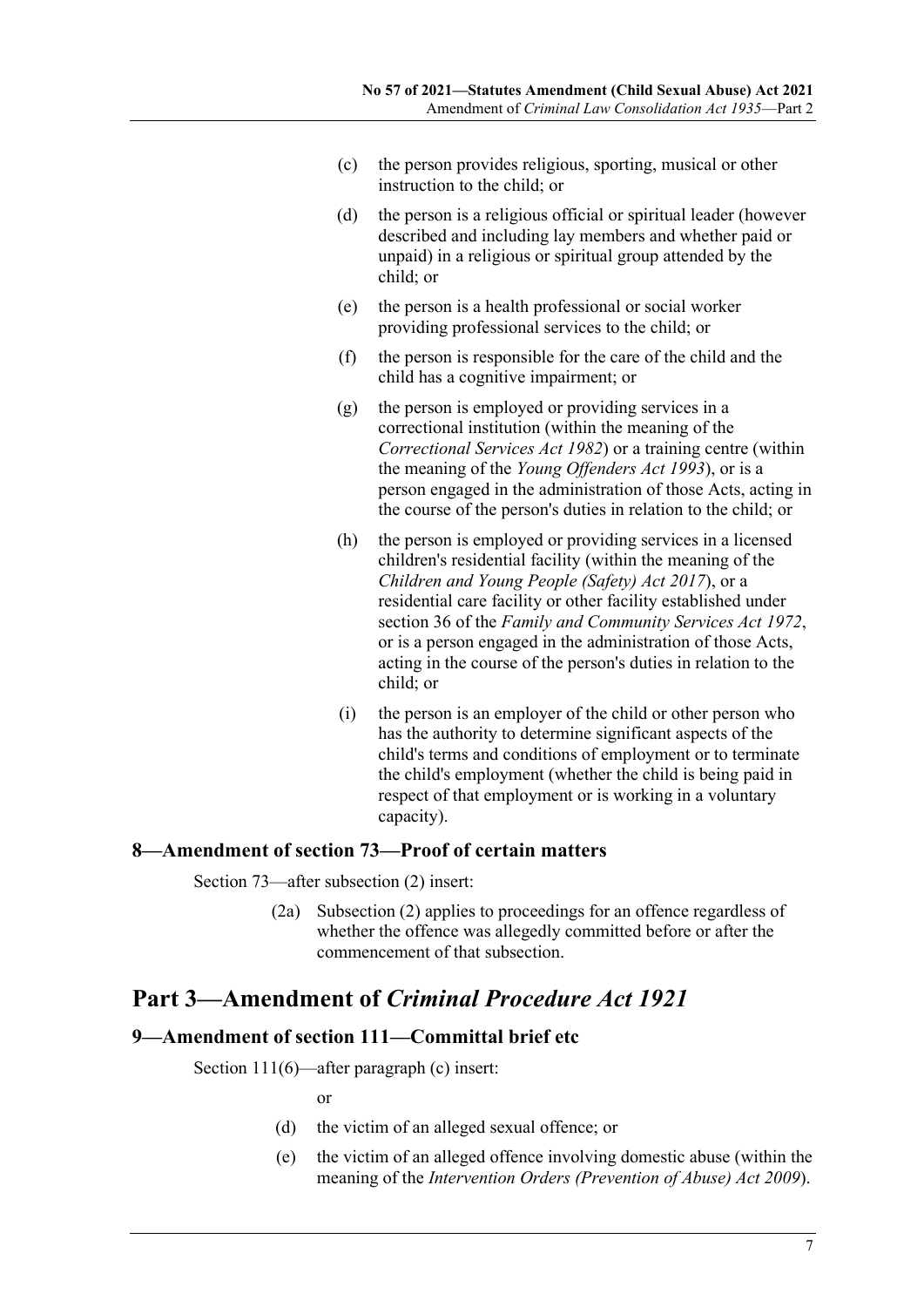#### <span id="page-7-0"></span>**10—Amendment of section 114—Taking evidence at committal proceedings**

Section 114(3)—after "victim of an alleged sexual offence," insert:

the victim of an alleged offence involving domestic abuse (within the meaning of the *[Intervention Orders \(Prevention of Abuse\) Act](http://www.legislation.sa.gov.au/index.aspx?action=legref&type=act&legtitle=Intervention%20Orders%20(Prevention%20of%20Abuse)%20Act%202009) 2009*),

#### <span id="page-7-1"></span>**11—Amendment of section 157—Right of appeal in criminal cases**

- (1) Section 157(1)—after paragraph (d) insert:
	- (e) subject to subsection (3), the Director of Public Prosecutions may, with the permission of the Full Court, appeal against an interlocutory judgment.
- (2) Section 157—after subsection (2) insert:
	- (3) The Full Court may only grant permission for an appeal under subsection (1)(e) if satisfied that—
		- (a) the interlocutory judgment destroys or substantially weakens the prosecution case in respect of any charge and, if correct, is likely to lead to abandonment of that charge; or
		- (b) it is otherwise in the interests of justice to do so.

## <span id="page-7-2"></span>**Part 4—Amendment of** *Evidence Act 1929*

### <span id="page-7-3"></span>**12—Amendment of section 4—Interpretation**

Section 4(1)—after the definition of *child* insert:

*child sexual offence* means a sexual offence committed in relation to a child;

#### <span id="page-7-4"></span>**13—Amendment of section 12AB—Pre-trial special hearings**

- (1) Section 12AB—after subsection (11) insert:
	- (11a) If an order has been made for a pre-trial special hearing in relation to a witness in a trial of a charge of a child sexual offence, the court may also (at the time of making that order, at the pre-trial special hearing or at any other time) give 1 or more of the following directions:
		- (a) a direction about the manner of questioning the witness;
		- (b) a direction about the duration of questioning the witness;
		- (c) a direction about the questions that may or may not be put to the witness;
		- (d) if there is more than 1 accused, a direction about the allocation among the accused of the topics about which the witness may be asked;
		- (e) a direction about the use of models, plans, body maps or similar aids to help communicate a question or an answer;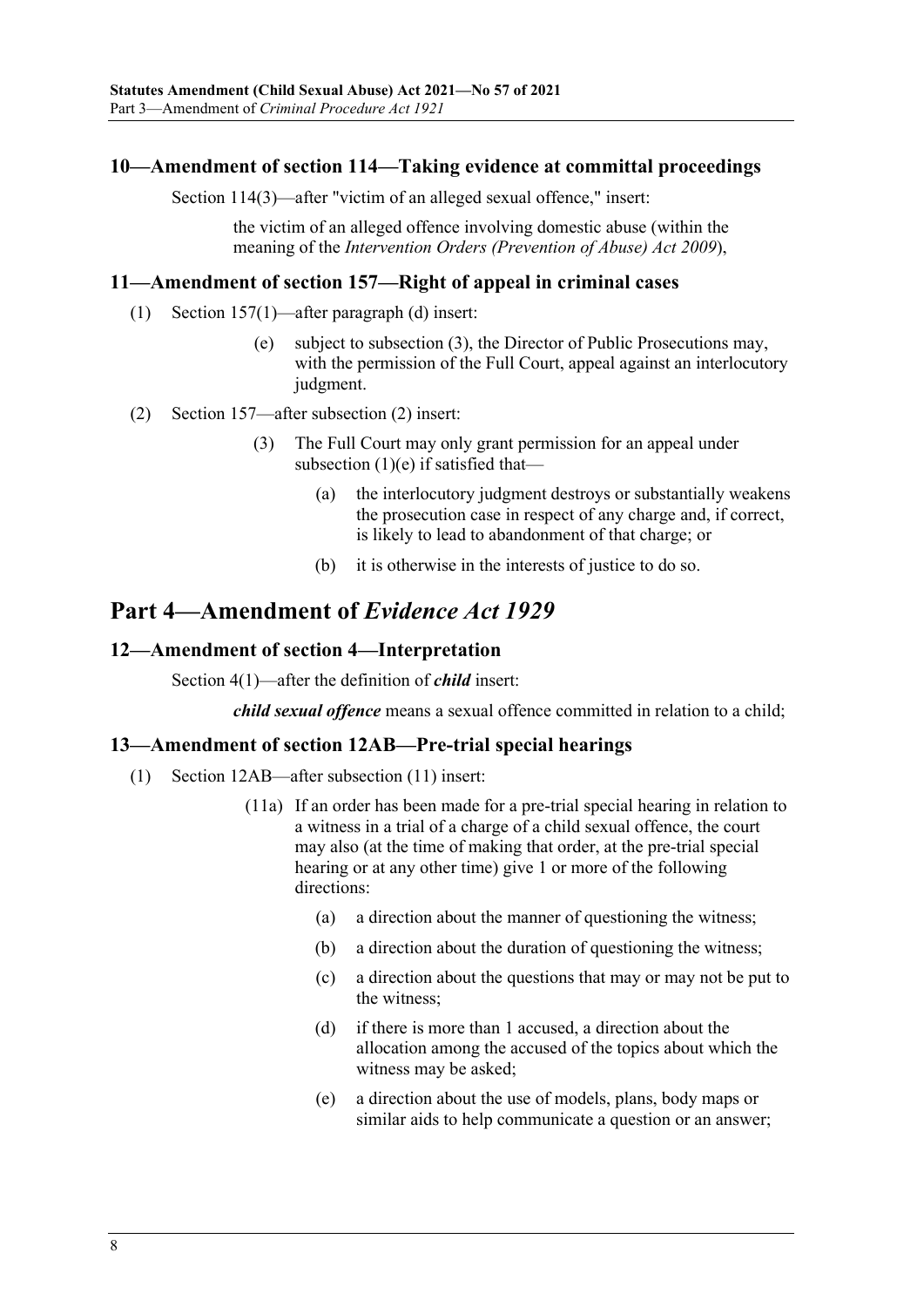- (f) a direction that if a party intends to lead evidence that contradicts or challenges the evidence of the witness or that otherwise discredits the witness, the party is not obliged to put that evidence in its entirety to the witness in cross-examination;
- (g) any other direction the court thinks necessary for the fair and efficient conduct of the proceeding.
- (2) Section 12AB(14), definition of *witness to whom this section applies*—after paragraph (b) insert:

or

- (c) in the case of a trial of a charge of a child sexual offence, any of the following witnesses:
	- (i) an alleged victim of the offence (regardless of their age at the time of the trial);
	- (ii) a child;
	- (iii) a vulnerable witness;
	- (iv) any other witness if the court is satisfied that they should be allowed to give evidence in a manner contemplated by this section; or
- (d) in the case of a trial of an offence involving domestic abuse (within the meaning of the *[Intervention Orders \(Prevention of Abuse\)](http://www.legislation.sa.gov.au/index.aspx?action=legref&type=act&legtitle=Intervention%20Orders%20(Prevention%20of%20Abuse)%20Act%202009)  Act [2009](http://www.legislation.sa.gov.au/index.aspx?action=legref&type=act&legtitle=Intervention%20Orders%20(Prevention%20of%20Abuse)%20Act%202009)*)—an alleged victim of the domestic abuse.

#### <span id="page-8-0"></span>**14—Amendment of section 13A—Special arrangements for protecting vulnerable witnesses when giving evidence in criminal proceedings**

Section 13A—after subsection (13) insert:

- (14) If an order has been made under this section in relation to a witness in a trial of a charge of a child sexual offence, the court may also (at the time of making that order or at any other time) give 1 or more of the following directions:
	- (a) a direction about the manner of questioning the witness;
	- (b) a direction about the duration of questioning the witness;
	- (c) a direction about the questions that may or may not be put to the witness;
	- (d) if there is more than 1 accused, a direction about the allocation among the accused of the topics about which the witness may be asked;
	- (e) a direction about the use of models, plans, body maps or similar aids to help communicate a question or an answer;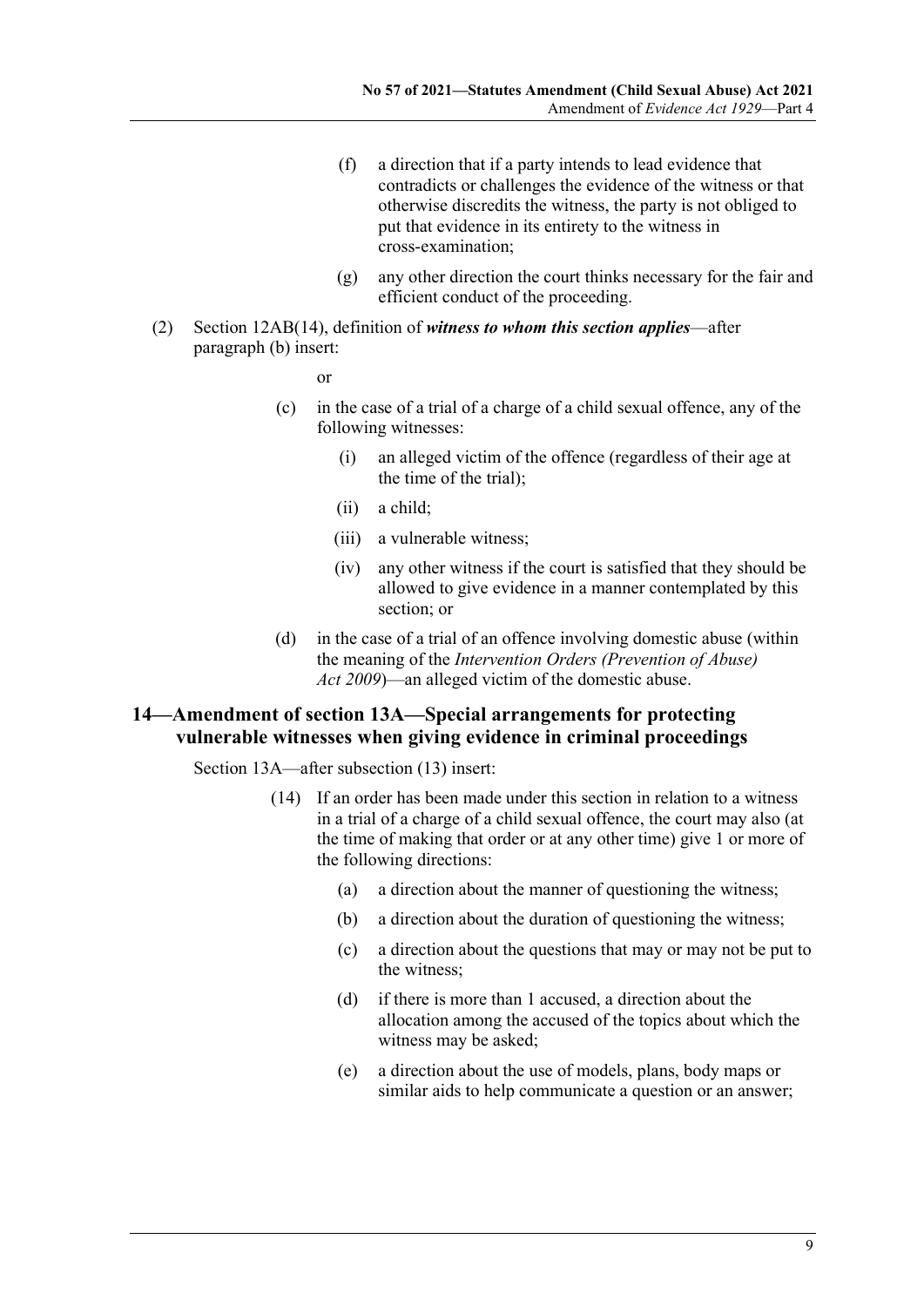- (f) a direction that if a party intends to lead evidence that contradicts or challenges the evidence of the witness or that otherwise discredits the witness, the party is not obliged to put that evidence in its entirety to the witness in cross-examination;
- (g) any other direction the court thinks necessary for the fair and efficient conduct of the proceeding.

#### <span id="page-9-0"></span>**15—Amendment of section 13C—Court's power to make audio visual record of evidence of vulnerable witnesses in criminal proceedings**

Section  $13C(1)(a)$ —delete "is a child of or under the age of 16 years and who is the alleged victim of a sexual offence" and substitute:

is the alleged victim of a child sexual offence

#### <span id="page-9-1"></span>**16—Insertion of sections 29B and 29C**

<span id="page-9-2"></span>After section 29A insert:

#### **29B—Prohibited direction in relation to doubts regarding truthfulness or reliability of victim's evidence**

- (1) In a trial in which more than one offence is charged, the trial judge must not direct the jury that if the jury doubts the truthfulness or reliability of the victim's evidence in relation to a charge, that doubt must be taken into account in assessing the truthfulness or reliability of the victim's evidence generally or in relation to other charges.
- (2) Any rule of common law under which a trial judge is required or permitted to give the jury a direction referred to in [subsection](#page-9-2) (1) is abolished.

### <span id="page-9-3"></span>**29C—Evidence of opinions based on specialised knowledge of child behaviour etc**

- (1) Despite any other provision of this Act, or any other Act or law, if a person has specialised knowledge, based on the person's training, study or experience, of child development and child behaviour then evidence of that person's opinion that is wholly or substantially based on that specialised knowledge is admissible in proceedings relating to sexual abuse of a child.
- (2) A reference in [subsection](#page-9-3) (1) to an opinion of a person includes a reference to an opinion relating to—
	- (a) the development and behaviour of children generally; or
	- (b) the development and behaviour of children who have been victims of sexual offences, or offences similar to sexual offences.
- (3) In this section—

*sexual abuse* of a child includes any unlawful conduct of a sexual nature committed to, or in relation to, a child.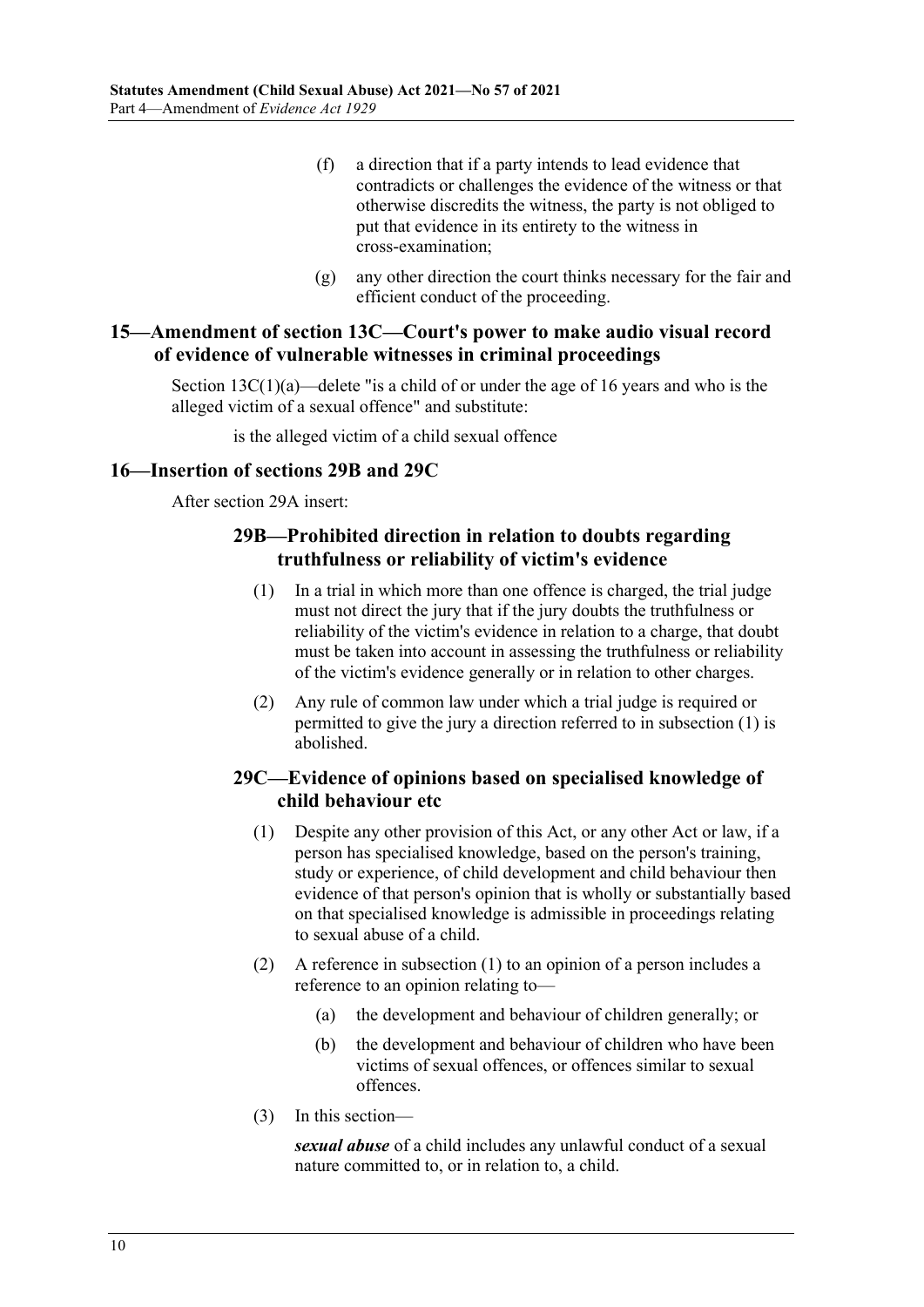#### <span id="page-10-0"></span>**17—Amendment of section 34P—Evidence of discreditable conduct**

Section 34P(2)(a)—delete "substantially"

#### <span id="page-10-1"></span>**18—Insertion of Part 7 Division 11**

After section 67J insert:

### **Division 11—Religious confession**

#### **67K—No confessional privilege in child sexual abuse matters**

- (1) The fact that information was gained by a person during, or in connection with, a religious confession does not prevent or otherwise affect the giving of evidence as to, or other disclosure of, the information for the purpose of criminal proceedings for a child sexual offence or civil proceedings for child sexual abuse.
- (2) In this section—

*civil proceedings for child sexual abuse* means any civil proceedings in which a party is alleging that unlawful conduct of a sexual nature was committed to, or in relation to, a child;

*religious confession* means a confession made by a person to a member of the clergy in the member's professional capacity according to the ritual of the member's church or religious denomination.

# <span id="page-10-2"></span>**Part 5—Amendment of** *Sentencing Act 2017*

#### <span id="page-10-3"></span>**19—Amendment of section 26—Sentencing for multiple offences**

Section 26—after subsection (2) insert:

- (2a) If any of the offences in respect of which a single sentence is being imposed under this section—
	- (a) involve different victims; or
	- (b) were committed on different occasions,

the court must indicate the sentence that would have been imposed in respect of each such offence had this provision not been applied.

#### <span id="page-10-4"></span>**20—Amendment of heading to Part 3 Division 6**

Heading to Part 3 Division 6—delete "paedophilia" and substitute:

child sexual abuse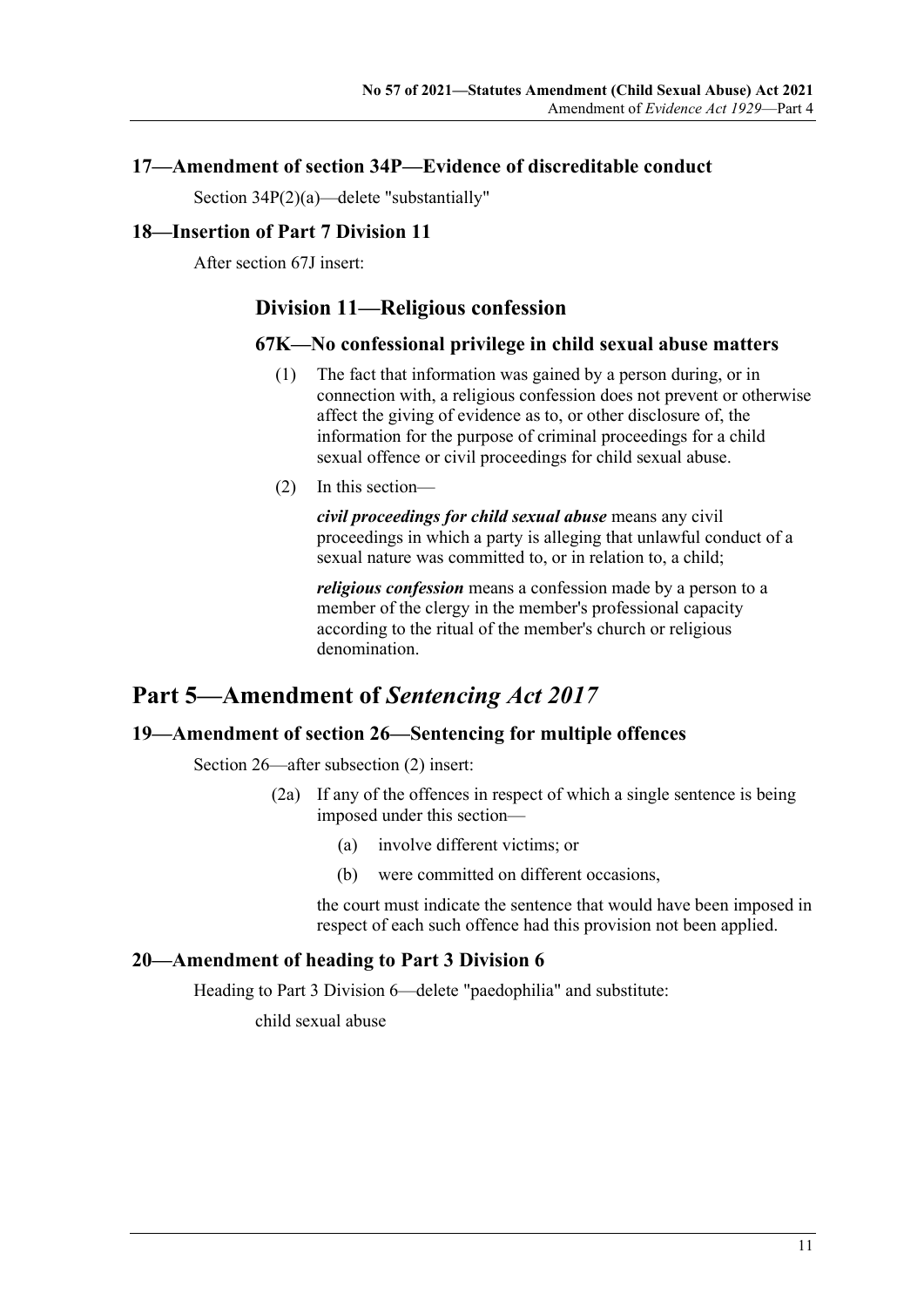### <span id="page-11-0"></span>**21—Substitution of section 68**

Section 68—delete the section and substitute:

#### **68—Sentencing standards for offences involving child sexual abuse**

- (1) A court that is sentencing an offender in relation to a child sexual offence must have regard to the sentencing practices, principles and guidelines applicable when the sentence is imposed rather than when the offence was committed.
- (2) Nothing in this section requires a court to apply a maximum penalty that is greater than the maximum penalty that was applicable at the time the offence was committed.
- (3) In this section—

*child sexual offence* means a sexual offence committed in relation to a person under the age of 18 years;

*sexual offence* has the same meaning as in section 28.

# <span id="page-11-1"></span>**Part 6—Amendment of** *Summary Offences Act 1953*

### <span id="page-11-2"></span>**22—Amendment of section 74EA—Application and interpretation**

- (1) Section 74EA—after subsection (1) insert:
	- (1a) This Division also applies to a person (not being a person described in subsection (1)) who is being interviewed as the victim of an alleged child sexual offence.
- (2) Section 74EA(2)—before the definition of *serious offence against the person* insert:

*child sexual offence* means a sexual offence committed in relation to a person under the age of 18 years;

# <span id="page-11-3"></span>**Part 7—Amendment of** *Young Offenders Act 1993*

#### <span id="page-11-4"></span>**23—Insertion of section 19A**

After section 19 insert:

#### **19A—Proceedings for child sexual offences**

- (1) If committal proceedings take place in the Court for a charge of a child sexual offence—
	- (a) an audio visual record of the evidence of the alleged victim may be admitted in the proceedings if the recording—
		- (i) is of evidence given by the alleged victim in earlier criminal proceedings; or
		- (ii) has been made pursuant to Part 17 Division 3 of the *[Summary Offences Act](http://www.legislation.sa.gov.au/index.aspx?action=legref&type=act&legtitle=Summary%20Offences%20Act%201953) 1953* and—